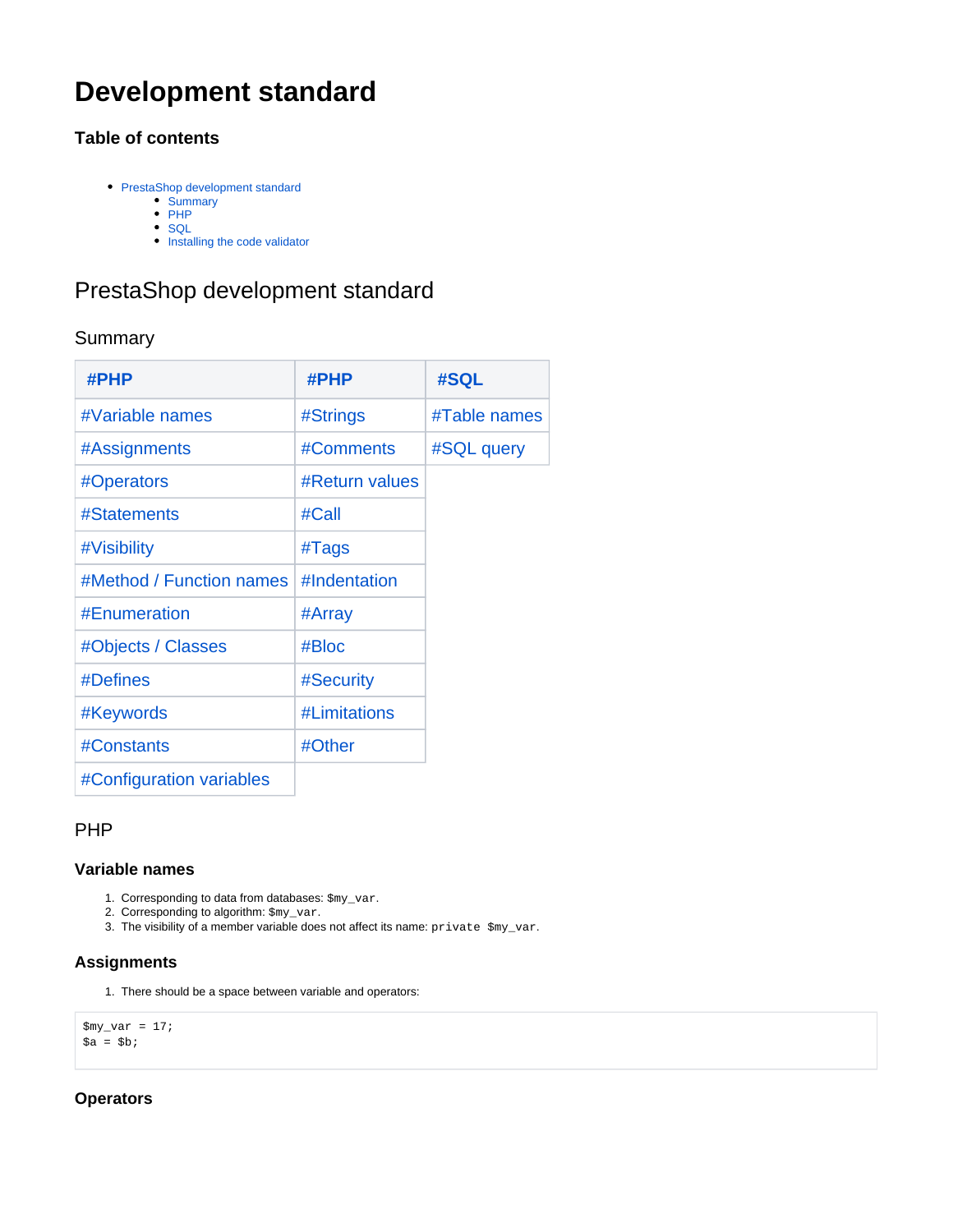1. "+", "-", "\*", "/", "=" and any combination of them (e.g. "/=") need a space between their left and right members.

```
$a + 17;
$result = $b / 2;$i += 34;
```
2. "." does not have a space between its left and right members.

```
echo $a.$b;
\nc = \n§d.\n§this \n> foo();
```
#### Recommendation

For performance reasons, please do not overuse concatenation.

3. ".=" needs a space between its left and right members.

```
$a .= 'Debug';
```
# <span id="page-1-0"></span>**Statements**

1. if, elseif, while, for: need a space between the if keyword and the bracket ().

```
if (<condition>)
...
while (<condition>)
```
2. When a combination of if and else is used and both can return a value, the else has to be avoided.

```
if (<condition>)
       return false;
return true;
```
#### Recommendation A

We recommend one return per method / function

3. When a method/function returns a boolean and the current method/function's returned value depends on it, the if statement has to be avoided

```
public aFirstMethod()
{
         return $this->aSecondMethod();
}
```
4. Tests must be grouped by "entity"

```
if ($price AND !empty($price))
 ...
if (!Validate::$myObject OR $myObject->id === NULL)
        ...
```
# <span id="page-1-1"></span>**Visibility**

1. The visibility must be defined every time, even when it is a public method.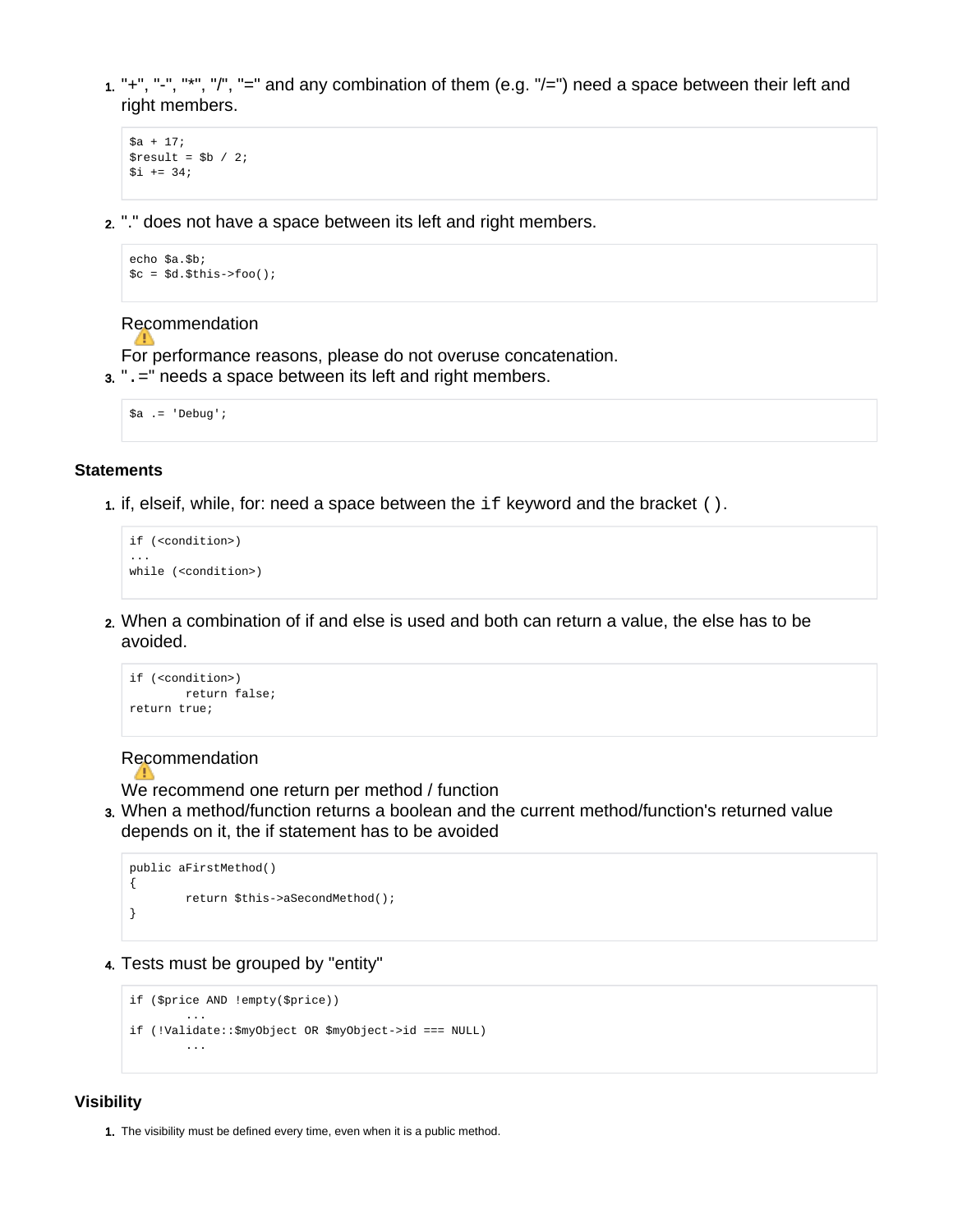2. The order of the method properties should be: visibility static function functionName().

private static function foo()

#### <span id="page-2-0"></span>**Method / Function names**

1. Method and function names always use CamelCase: begin with a lowercase character and each following words must begin with an uppercase character.

```
public function myExampleMethodWithALotOfWordsInItsName()
```
2. Braces introducing method code have to be preceded by a carriage return.

```
public function myMethod($arg1, $arg2)
{
          ...
}
```
3. Method and function names must be explicit, so function names such as b() or ef()are completely forbidden.

# **Exceptions**

The only exceptions are the translation function (called  $1()$ ) and debug the functions (named  $p()$ and  $d()$ ).

# <span id="page-2-1"></span>**Enumeration**

Commas have to be followed (and not preceded) by a space.

```
protected function myProtectedMethod($arg1, $arg2, $arg3 = null)
```
#### <span id="page-2-2"></span>**Objects / Classes**

1. Object name must be singular.

class Customer

2. Class name must follow the CamelCase practice, except that the first letter is uppercase.

class MyBeautifulClass

## <span id="page-2-3"></span>**Defines**

- 1. Define names must be written in uppercase
- 2. Define names have to be prefixed by "PS\_" inside the core and module

```
define('PS_DEBUG', 1);
define('PS_MODULE_NAME_DEBUG', 1);
```
3. Define names does not allow none alphabetical characters. Except "\_".

#### <span id="page-2-4"></span>**Keywords**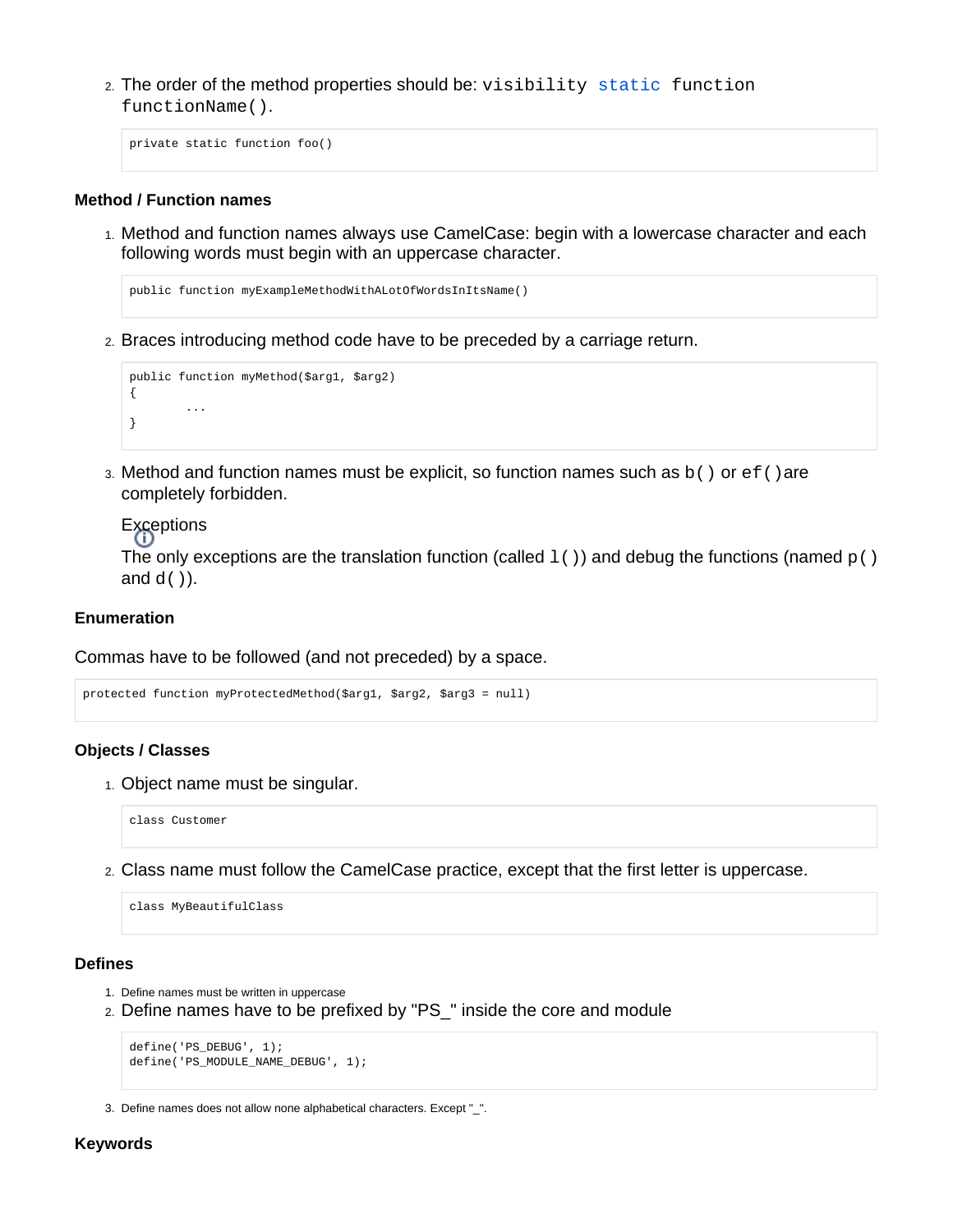All keywords have to be lowercase: as, case, if, echo, null.

#### <span id="page-3-2"></span>**Constants**

Constants must be uppercase, except for "true", "false" and "null" which must be lowercase: ENT\_NOQU OTE, true.

## <span id="page-3-3"></span>**Configuration variables**

Configuration variables follow the same rules as defined above.

#### <span id="page-3-0"></span>**Strings**

Strings have to be surrounded by simple quotes, never double ones.

```
echo 'Debug';
$myObj->name = 'Hello '.$name;
```
# <span id="page-3-1"></span>**Comments**

- 1. Inside functions and methods, only the "//" comment tag is allowed.
- 2. After the "//" comment marker, a space is required: // Comment.

// My great comment

3. The "//" comment marker is tolerated at the end of a code line.

```
$a = 17 + 23; // A comment inside my example function
```
4. Outside of functions and methods, only the "/**" and "**/" comment markers are allowed.

```
/* This method is required for compatibility issues */
public function foo()
{
         // Some code explanation right here
         ...
}
```
5. PHP Doc comment block is required before the declaration of the method.

```
/**
  * Return field value if possible (both classical and multilingual fields)
 *
 * Case 1: Return value if present in $_POST / $_GET
 * Case 2: Return object value
 *
 * @param object $obj Object
 * @param string $key Field name
 * @param integer $id_lang Language id (optional)
  * @return string
  */
protected function getFieldValue($obj, $key, $id_lang = NULL)
```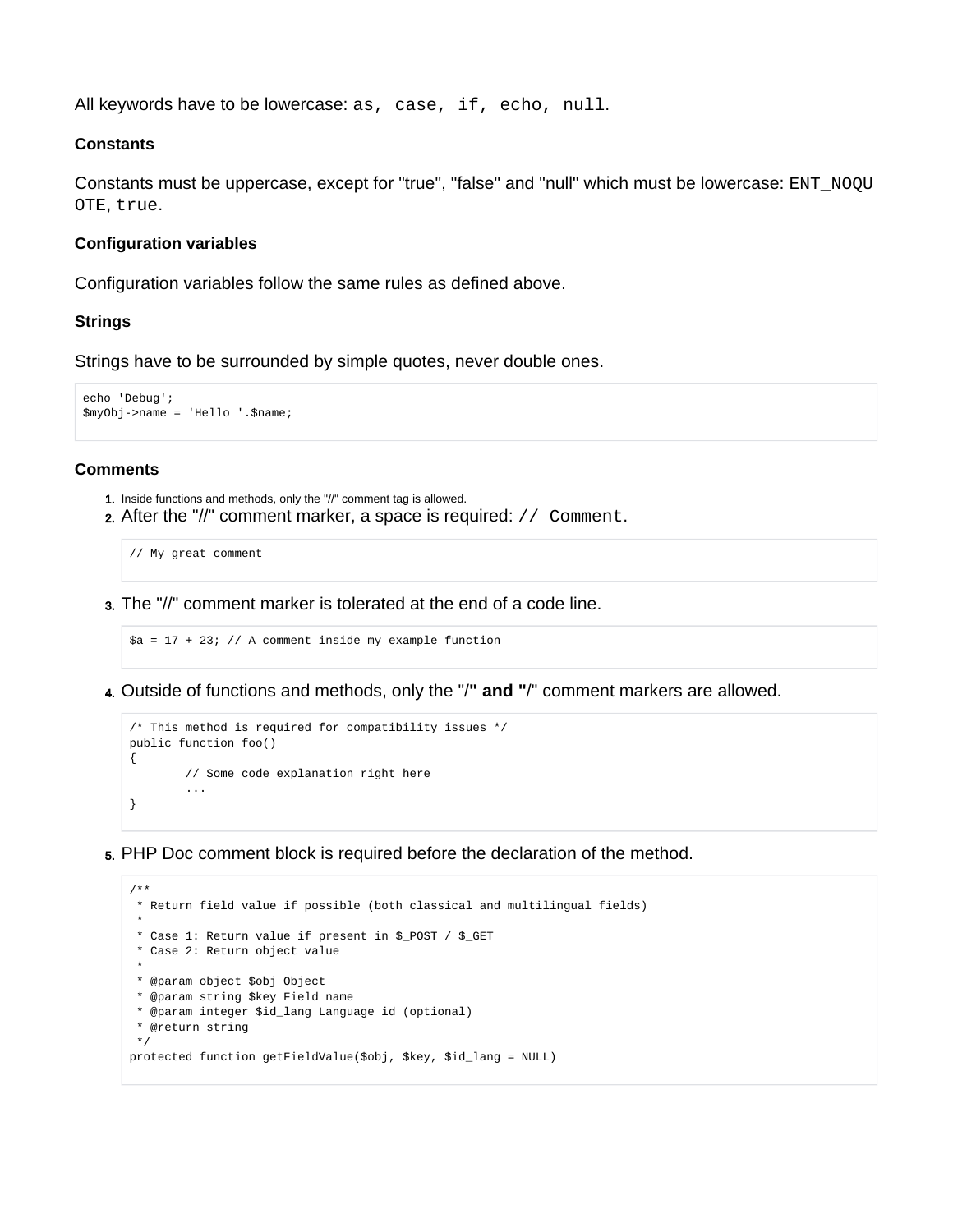For more informations For more informations about the PHP Doc syntax: [http://manual.phpdoc.org](http://manual.phpdoc.org/HTMLSmartyConverter/HandS/phpDocumentor/tutorial_tags.pkg.html) [/HTMLSmartyConverter/HandS/phpDocumentor/tutorial\\_tags.pkg.html](http://manual.phpdoc.org/HTMLSmartyConverter/HandS/phpDocumentor/tutorial_tags.pkg.html)

# <span id="page-4-0"></span>**Return values**

1. The return statement does not need brackets, except when it deals with a composed expression.

```
return $result;
return ($a + $b);
return (a() - b());
return true;
```
2. The return statement can be used to break out of a function.

return;

# <span id="page-4-1"></span>**Call**

Function call preceded by a "@" is forbidden but beware with function / method call with login / password or path arguments.

```
myfunction()
// In the following example, we put a @ for security reasons
@mysql_connect(...);
```
# <span id="page-4-2"></span>**Tags**

1. There must be an empty line after the PHP opening tag.

```
<?php
require_once('my_file.inc.php');
```
2. The PHP ending tag is forbidden

# <span id="page-4-3"></span>**Indentation**

- 1. The tabulation character ("
- t") is the only indentation character allowed.
- 2. Each indentation level must be represented by a single tabulation character.

```
function foo($a)
{
        if (\$a == null) return false;
         ...
}
```
# <span id="page-4-4"></span>**Array**

1. The arraykeyword must not be followed by a space.

array(17, 23, 42);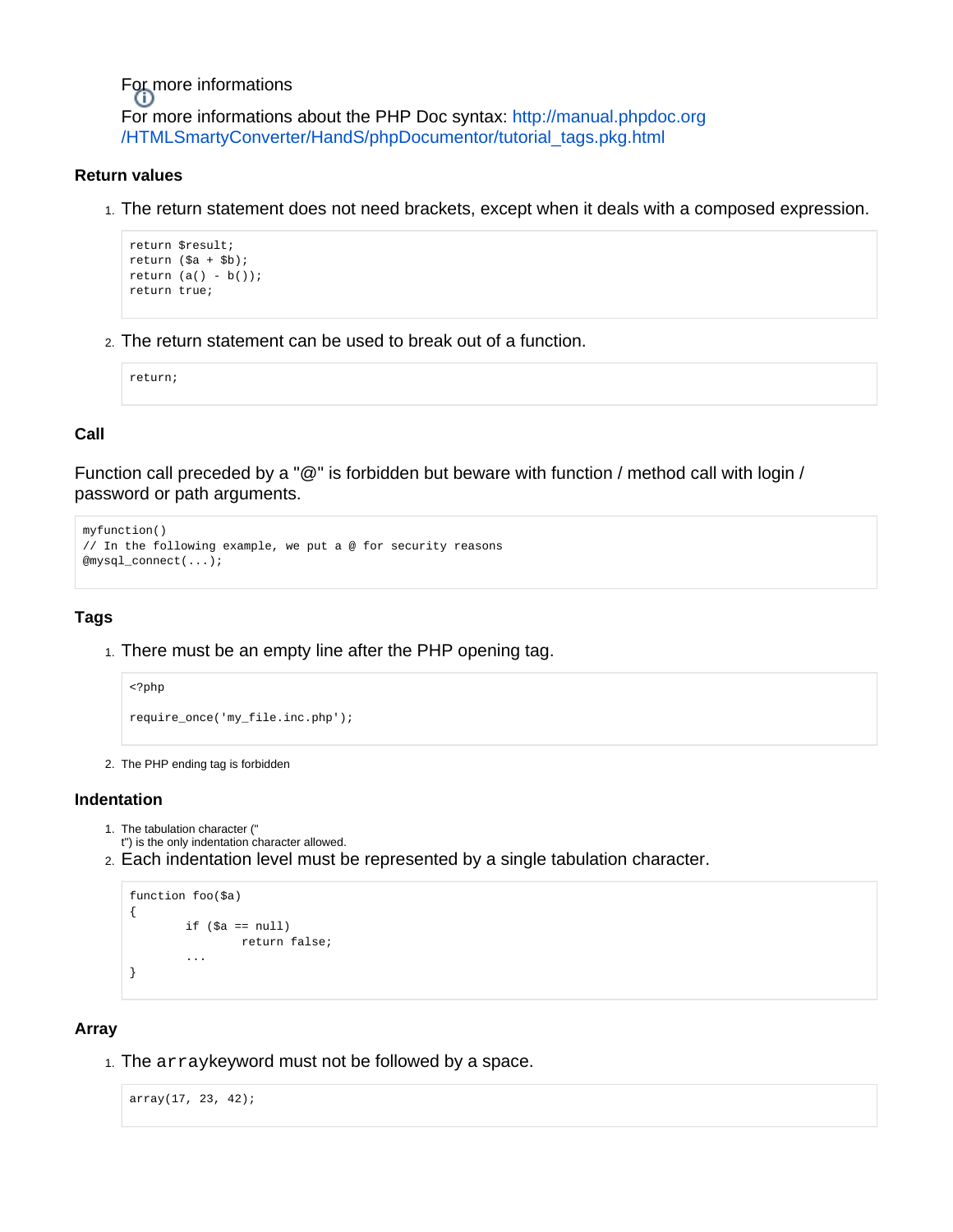2. When too much data is inside an array, the indentation has to follow the following.

```
$a = array(
          36 \Rightarrow $b,\zetac => 'foo',
           $d => array(17, 23, 42),
           $e => array(
                    0 \Rightarrow 'zero',1 \Rightarrow $one
           )
);
```
# <span id="page-5-1"></span>**Bloc**

Braces are prohibited when they only define one instruction or a combination of statements.

```
if (!$result)
        return false;
for (\$i = 0; \$i < 17; \$i++) if ($myArray[$i] == $value)
                 $result[] = $myArray[$i];
         else
                 $failed++;
```
# <span id="page-5-2"></span>**Security**

1. All user's data (data entered by users) has to be cast.

```
$data = Tools::getValue('name');
$myObject->street_number = (int)Tools::getValue('street_number');
```
2. All method/function's parameters must be typed (when Array or Object) when received.

```
public myMethod(Array $var1, $var2, Object $var3)
```
3. For all other parameters, they have to be cast each time they are used, except when they are sent to other methods/functions.

```
protected myProtectedMethod($id, $text, $price)
{
        $this = (int)$id;
         $this->price = (float)$price;
         $this->callMethod($id, $price);
}
```
#### <span id="page-5-3"></span>**Limitations**

- 1. Source code lines are limited to 150 characters.
- 2. Functions and methods lines are limited to 80 characters. Functions must have a good reason to have an overly long name: keep it to the essential!

#### <span id="page-5-4"></span>**Other**

- 1. It is forbidden to use a ternary into another ternary (such as echo ((true ? 'true' : false) ? 't' : 'f');).
- 2. We recommend the use of  $\&\&$  and || into your conditions: echo ('X' == 0  $\&&$  'X' == true
- <span id="page-5-0"></span>3. Please don't use reference parameters (such as {{function is\_ref\_to(&\$a, &\$b) { ... }}}).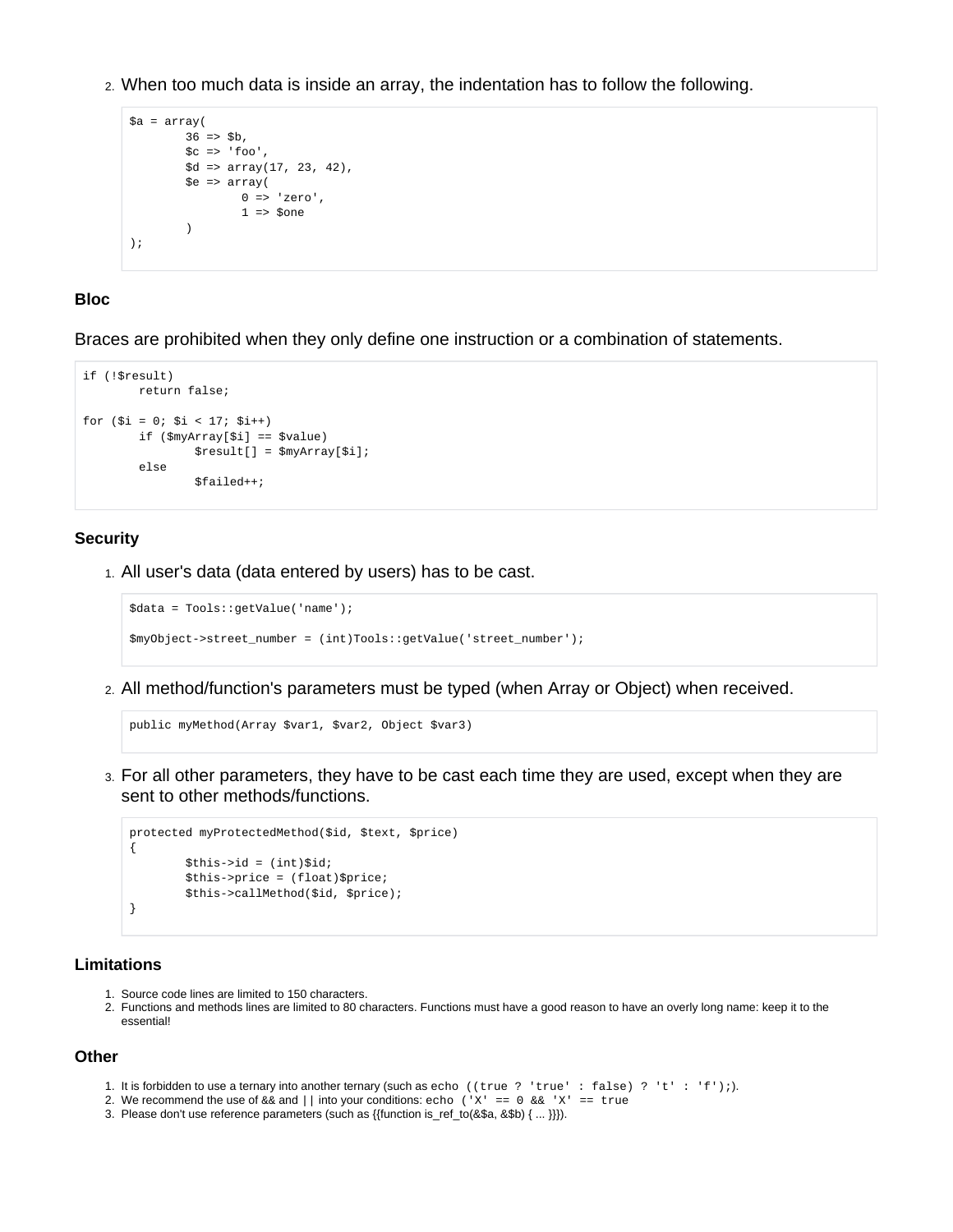**SQL** 

## <span id="page-6-1"></span>**Table names**

1. Table names must begin with the PrestaShop "*DB\_PREFIX*" prefix.

```
... FROM `'. _DB_PREFIX_.'customer` ...
```
- 2. Table names must have the same name as the object they reflect: "ps\_cart".
- 3. Table names have to stay singular: "ps\_order".
- 4. Language data have to be stored in a table named exactly like the object's table, and with the "\_lang" suffix "ps\_product\_lang".

#### <span id="page-6-2"></span>**SQL query**

1. Keywords must be written in uppercase.

```
SELECT `firstname`
FROM `'. _DB_PREFIX_.'customer`
```
2. Back quotes ("`") must be used around SQL field names and table names.

```
SELECT p.`foo`, c.`bar`
FROM `'. _DB_PREFIX_.'product` p, `'. _DB_PREFIX_.'customer` c
```
3. Table aliases have to be named by taking the first letter of each word, and must be lowercase.

```
SELECT p.`id_product`, pl.`name`
FROM `'. _DB_PREFIX_.'product` p
NATURAL JOIN `'. _DB_PREFIX_.'product_lang` pl
```
4. When conflicts between table aliases occur, the second character has to be also used in the name.

```
SELECT ca.`id_product`, cu.`firstname`
FROM `'.DB_PREFIX.'cart` ca, `'. _DB_PREFIX_.'customer` cu
```
5. Indentation has to be done for each clause

```
$query = 'SELECT pl.`name`
FROM `'.PS_DBP.'product_lang` pl
WHERE pl.`id_product` = 17';
```
6. It is forbidden to make a JOIN in a WHERE clause.

#### <span id="page-6-0"></span>Installing the code validator

This is a brief tutorial on how to install a code validator on your PC and use it to validate your files. The code validator uses PHP CodeSniffer, which is a PEAR package ([http://pear.php.net/package](http://pear.php.net/package/PHP_CodeSniffer/) [/PHP\\_CodeSniffer/](http://pear.php.net/package/PHP_CodeSniffer/)). The PrestaShop code standard was created specifically for CodeSniffer, using many rules taken from existing standards, with added customized rules in order to better fit our project.

You can download the PrestaShop code standard using Git: [https://github.com/PrestaShop](https://github.com/PrestaShop/PrestaShop-norm-validator) [/PrestaShop-norm-validator](https://github.com/PrestaShop/PrestaShop-norm-validator) (you must perform this step before going any further with this tutorial).

#### **Eclipse integration**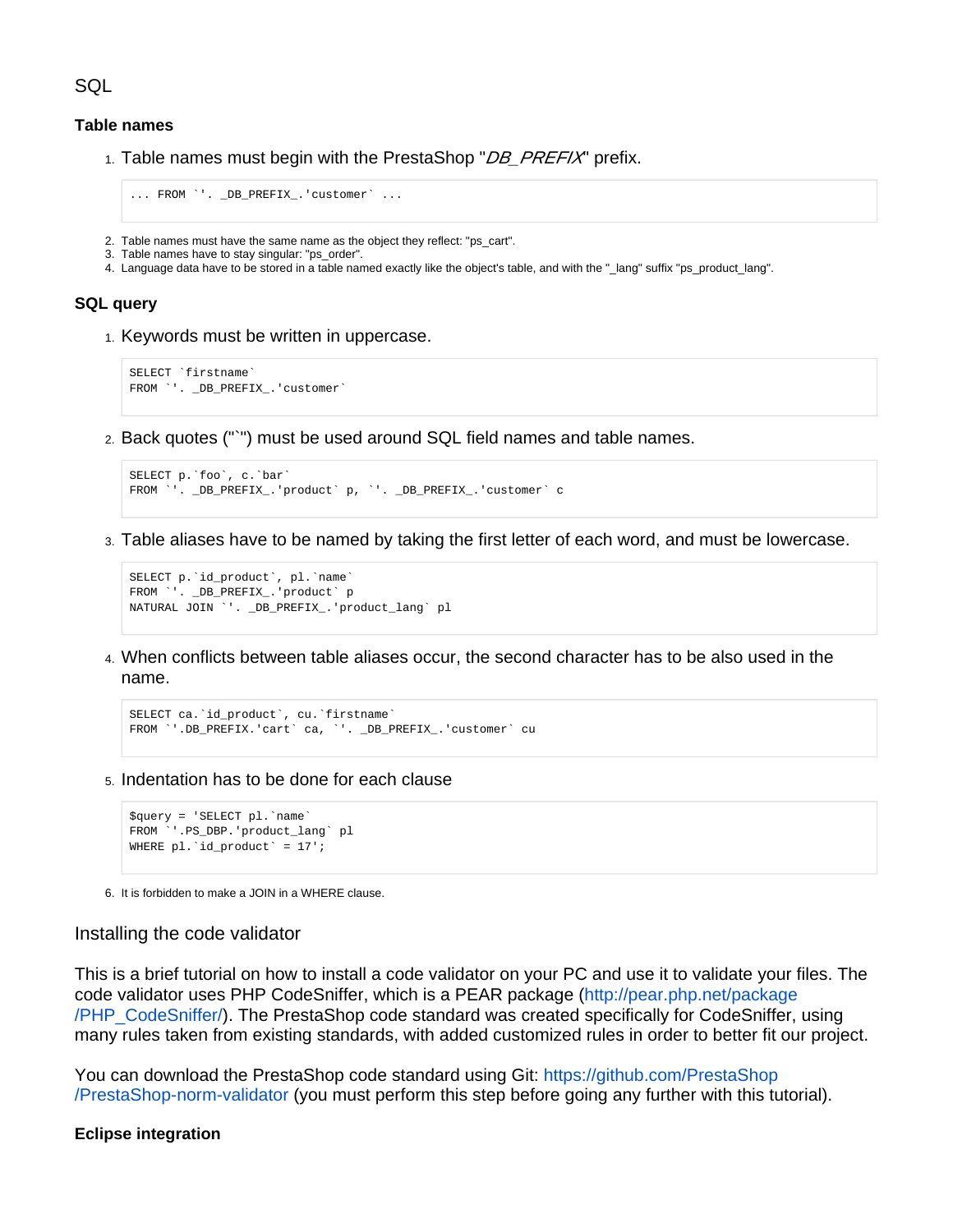Quick links:

- [Official installation guide](http://www.phpsrc.org/projects/pti/wiki/Installation)
- [Official configuration guide](http://www.phpsrc.org/projects/pti-php-codesniffer/wiki/Configuration)

If you use Eclipse, you can integrate code validation within the text editor using a plugin, which is very easy to install: [http://www.phpsrc.org/projects/pti/wiki/Installation.](http://www.phpsrc.org/projects/pti/wiki/Installation)

The configuration of the plugin is also very simple: [http://www.phpsrc.org/projects/pti-php-codesniffer](http://www.phpsrc.org/projects/pti-php-codesniffer/wiki/Configuration) [/wiki/Configuration.](http://www.phpsrc.org/projects/pti-php-codesniffer/wiki/Configuration) In the list of available packages, only choose PHP CodeSniffer and PEAR if you do not yet have them.

You will then have to add the PrestaShop code standard to the Eclipse preferences: go to "PHP Tools" and choose the PS standard that you downloaded earlier (see link above).

If the file does not automatically validate, as it should, you can configure this in the "Preferences" menu, "Validation" option. Otherwise, just right-click on the folder/file in the file-tree, and choose "PHP Tools" in the contextual menu (which you can also be set as a shortcut).

# **Command line (Linux)**

You do not have to use Eclipse to use PHP CodeSniffer, you can also install it so that it can be called from the command line.

- 1. Install PEAR:<http://pear.php.net/>
- \$> apt-get install php-pear
- 2. Install PHP CodeSniffer in PEAR: [http://pear.php.net/package/PHP\\_CodeSniffer](http://pear.php.net/package/PHP_CodeSniffer) \$> pear install PHP\_CodeSniffer
- 3. Add the PrestaShop standard that you downloaded from SVN earlier, and place it in PHP CodeSniffer's "Standards" folder. \$> git clone<https://github.com/PrestaShop/PrestaShop-norm-validator> /usr/share/php/PHP/CodeSniffer /Standards/Prestashop
- 4. Launch PHP CodeSniffer \$> phpcs --config-set default\_standard Prestashop

# **Using the program**

The various options for this command are well explained in its documentation. For now, here is the easy way to launch it:

\$> phpcs --standard=/path/to/norm/Prestashop /folder/or/fileToCheck

In order to only display errors, not warnings:

\$> phpcs --standard=/path/to/norm/Prestashop --warning-severity=99 /folder/or/fileToCheck

If you have already manually installed PHP CodeSniffer, the program should be in PEAR's "scripts" folder.

Windows users: although the phpcs. bat file should be in that "scripts" folder, you might have to edit it in order for it to work properly (replace the paths with yours):

```
path/to/php.exe -d auto_apprend_file="" -d auto_prepend_file -d include_path="path/to/PEAR/" path/to/pear
/scripts/phpcs
```
**Integrating the program to Eclipse's console (optional)**